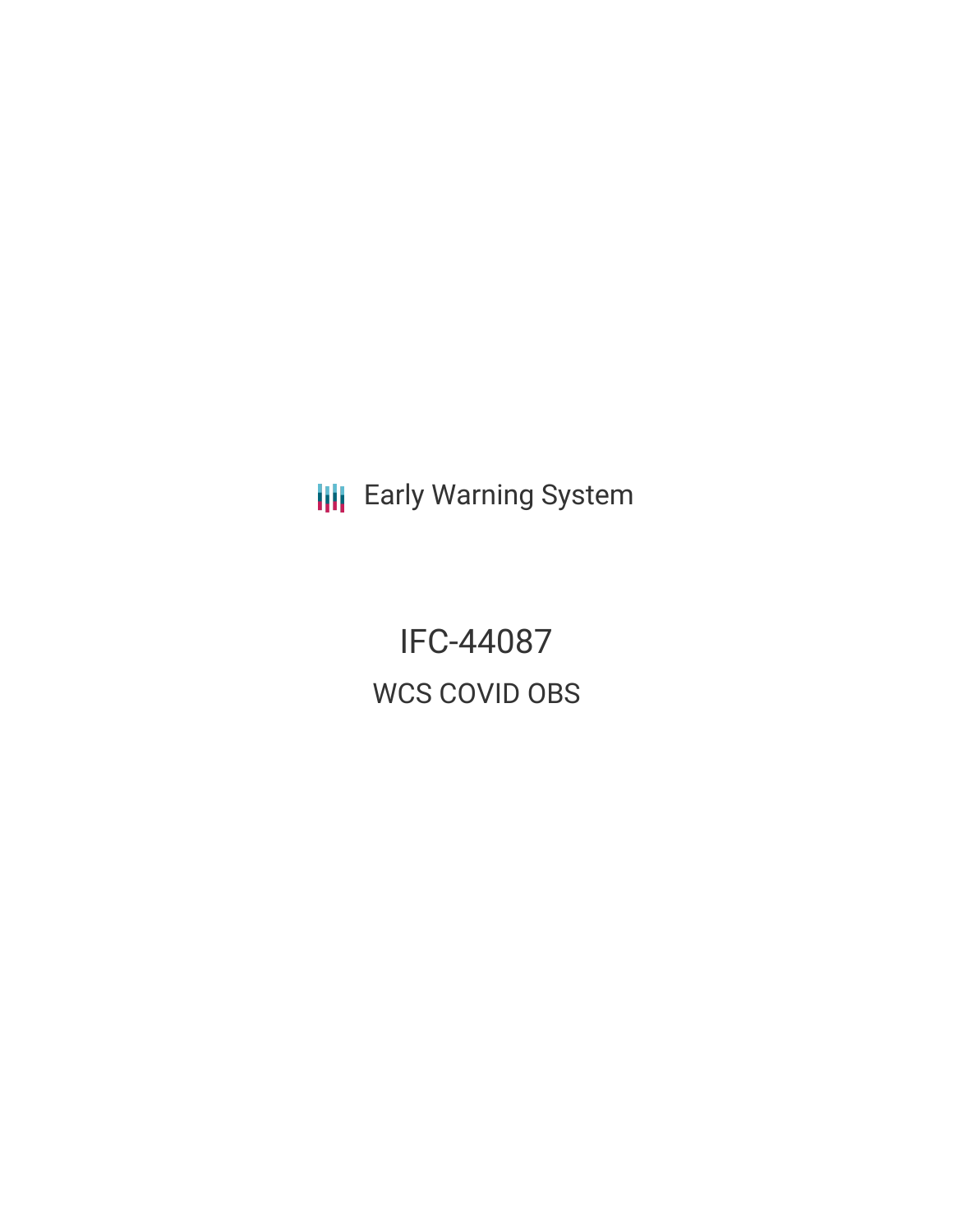| <b>Countries</b>               | Serbia                                  |
|--------------------------------|-----------------------------------------|
| <b>Financial Institutions</b>  | International Finance Corporation (IFC) |
| <b>Status</b>                  | Approved                                |
| <b>Bank Risk Rating</b>        | FI                                      |
| <b>Voting Date</b>             | 2020-07-02                              |
| <b>Borrower</b>                | <b>OPPORTUNITY BANK SERBIA</b>          |
| <b>Sectors</b>                 | Finance                                 |
| <b>Investment Type(s)</b>      | Loan                                    |
| <b>Investment Amount (USD)</b> | $$14.50$ million                        |
| <b>Loan Amount (USD)</b>       | $$14.50$ million                        |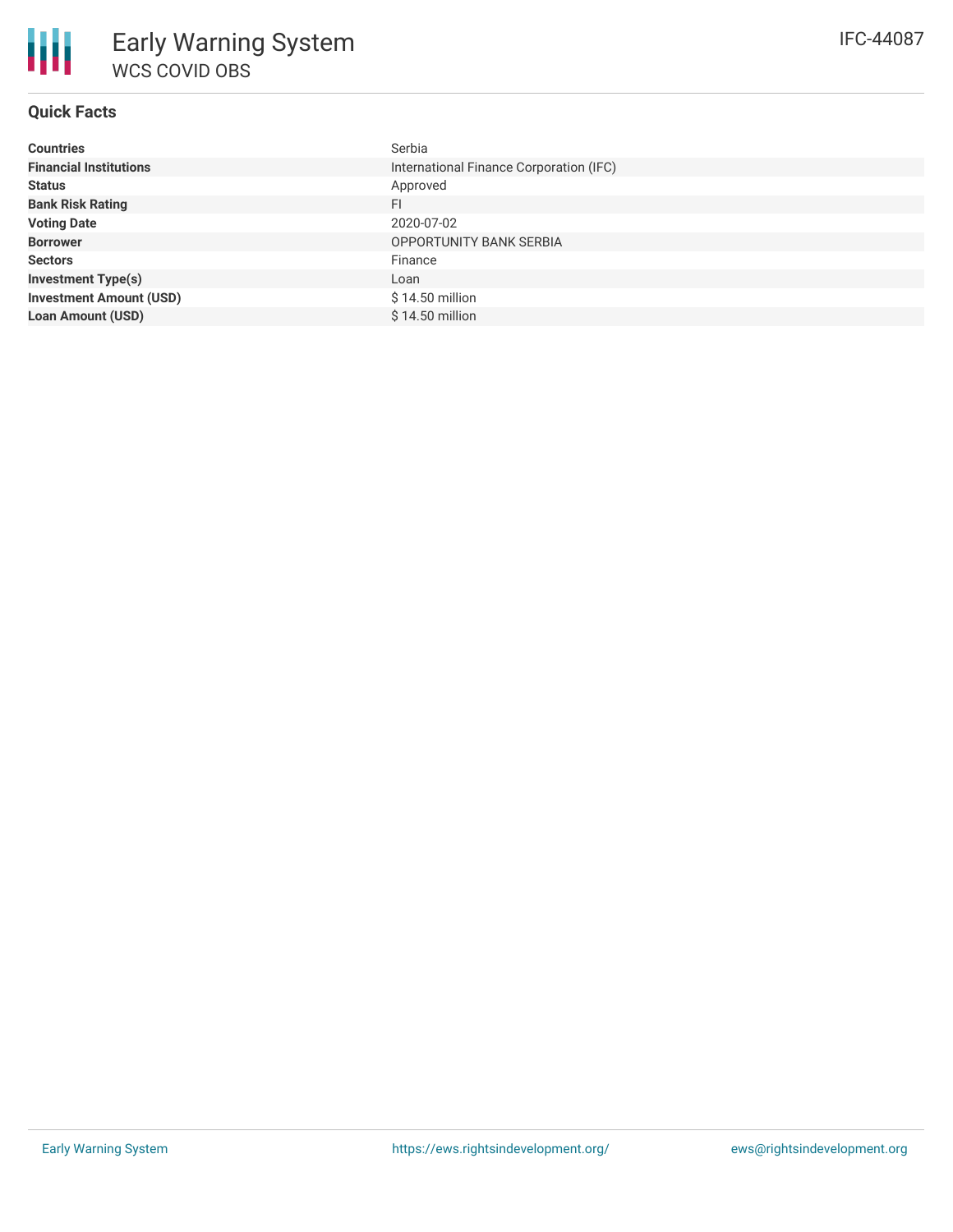

# **Project Description**

Opportunity Bank a.d. Novi Sad ("OBS" or "the Bank") was established in 2002 as a wholly owned subsidiary of Opportunity Transformation Investments Inc. ("OTI"), a holding company owned by charitable organization Opportunity International. The Bank is the largest lender to the micro enterprises segment in Serbia. OBS operates through network of 30 branches across the country. International Finance Corporation proposed financing of up to US\$ 14.5 million (Euro equivalent) under the FIG COVID-19 Emergency Response Working Capital Solutions Envelope (WCS Envelope), is designed to provide funding to traderelated or working capital loans to companies whose cash flows have been disrupted by the global outbreak of the coronavirus pandemic. IFC financing will support the Bank's working capital and trade-related lending program to Serbian enterprises, including small and medium enterprises.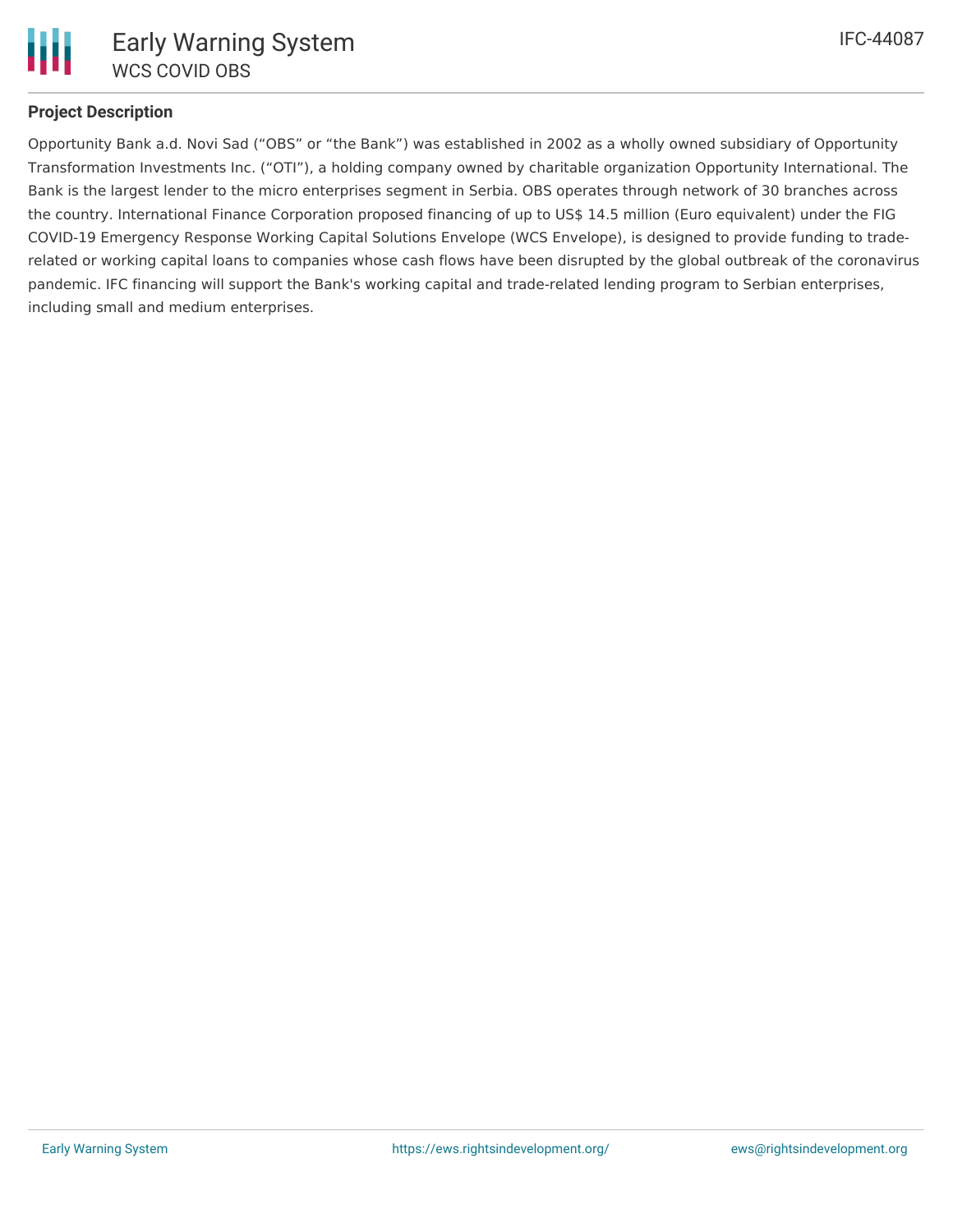### **Investment Description**

• International Finance Corporation (IFC)

# **Financial Intermediary**

Financial Intermediary: A commercial bank or financial institution that receives funds from a development bank. A financial intermediary then lends these funds to their clients (private actors) in the form of loans, bonds, guarantees and equity shares. Financial intermediaries include insurance, pension and equity funds. The direct financial relationship is between the development bank and the financial intermediary.

[Opportunity](file:///actor/1254/) banka a.d. Novi Sad (Financial Intermediary)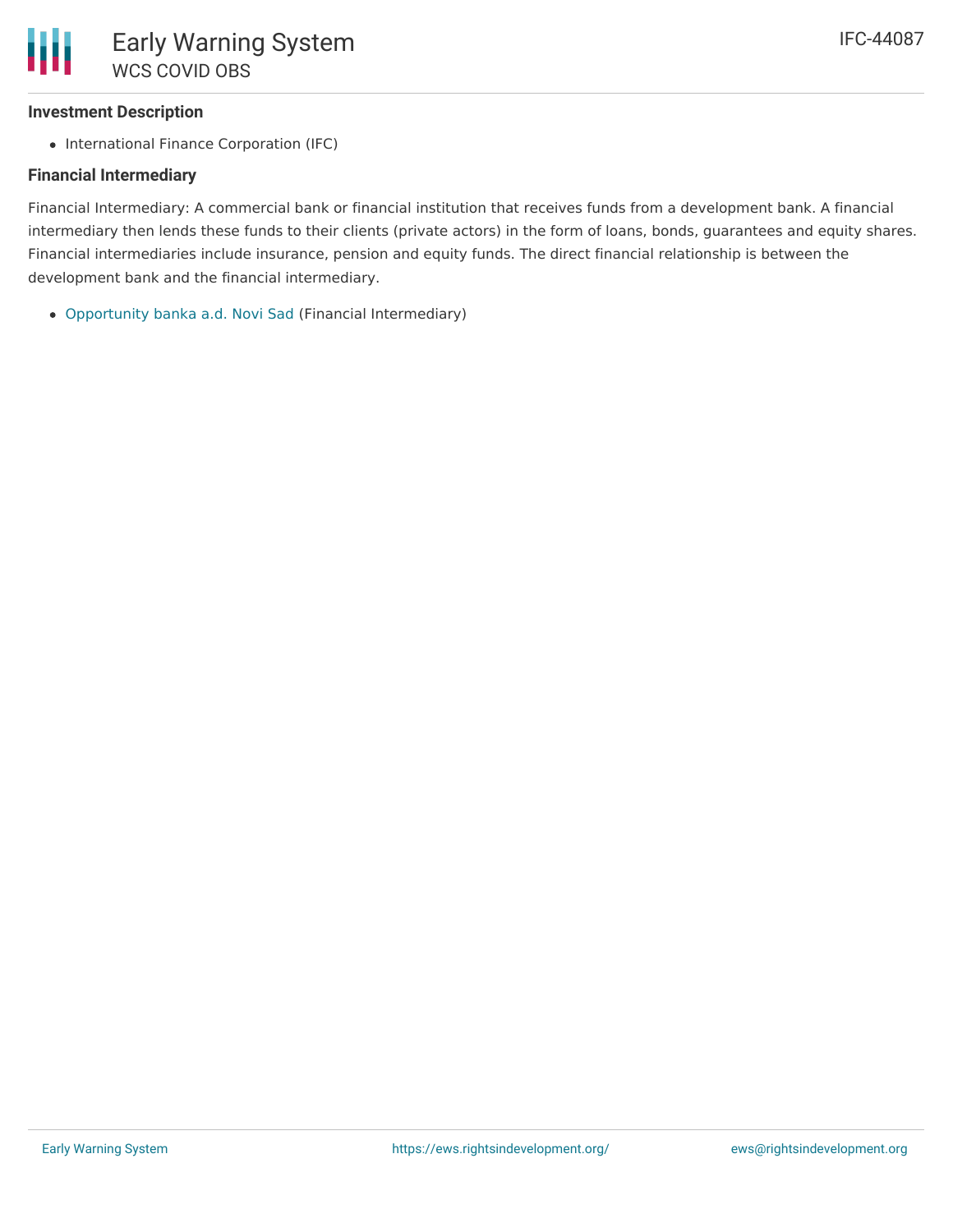

# **Private Actors Description**

OTI is the sole owner of OBS. OTI is the investment arm of Opportunity International, a network of banks and microfinance organizations founded in Chicago in 1971. OI operates through 39 microfinance institutions in Africa, Eastern Europe, Central and East Asia and Latin America, which helps 4.7 million clients in 22 developing countries expand businesses, create jobs for their neighbors and build a safety net of savings and insurance.